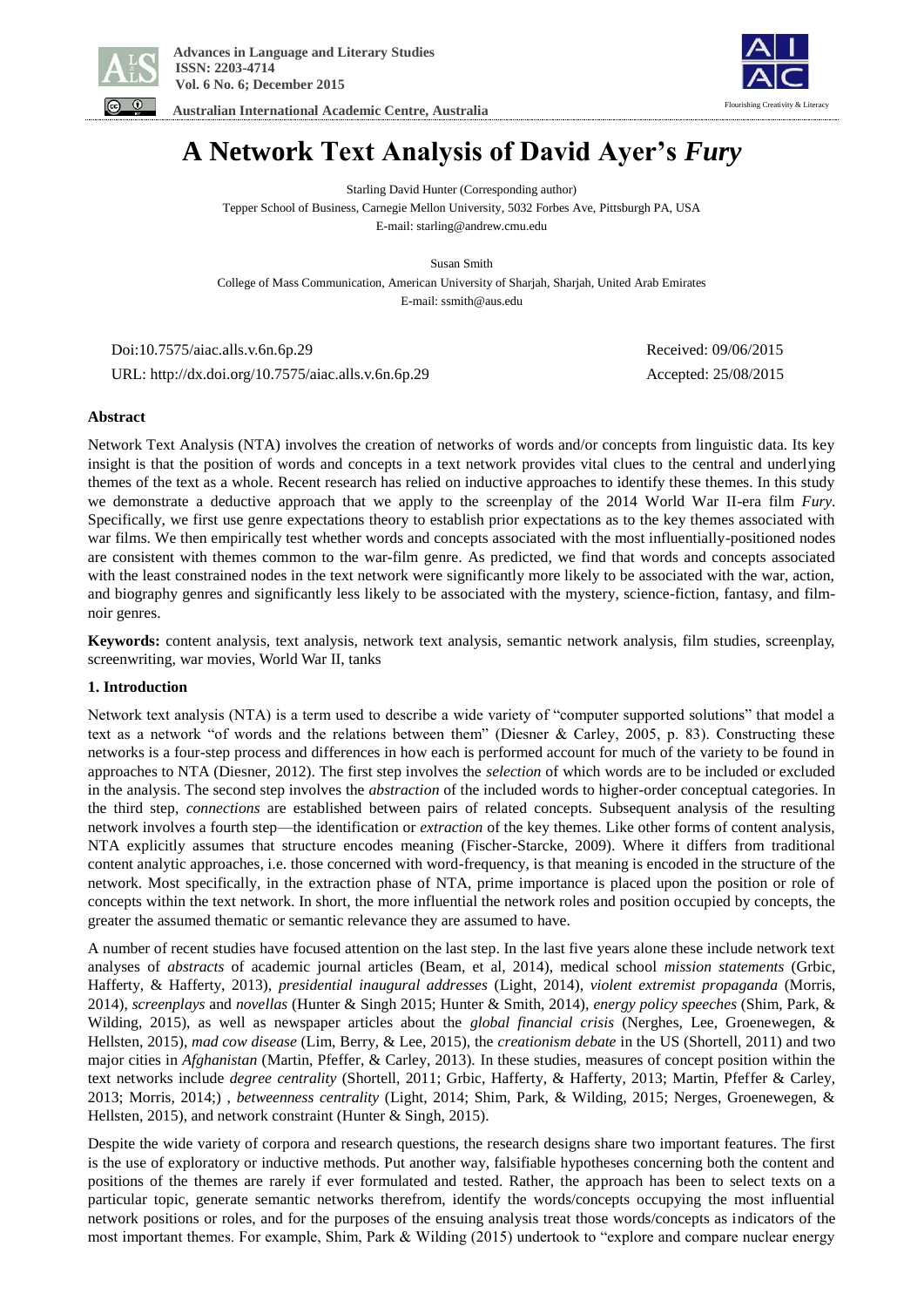policy frames" in six countries –Japan, South Korea, USA, UK, France, and Germany—in the two years preceding and two years following the March 2011 Fukushima accident. They created semantic networks from "the speeches and addresses made by top policy makers" in each of the six countries. Their subsequent analysis found many important differences both with and across countries, as well as over time. But the analysis was exploratory and no falsifiable hypotheses or propositions were formulated concerning the differences in the centrality of concepts across the various analytical frames.

Similarly, Beam, Applebaum, Jack, et al (2014) undertook to map the semantic structure of "cognitive neuroscience" a field that links the "biological systems" investigated by neuroscientists to the "processing constructs" investigated by psychologists. Notably, their investigation revealed many significant instances of "negative" structure—what they termed "islands" and "gaps"—as well as "positive" structure—what they termed "hubs" and "branches" (ibid., p. 1958). However, despite the clearly stated role of cognitive neuroscience as a "linking discipline", the authors offered no predictions concerning either which concepts would be central in each of the three domains or which concepts, if any, would serve as linchpins among them.

Two recently studies have undertaken an inductive approach concerning the network position of concepts. One of them is Grbic, Hafferty, & Hafferty (2013, p. 853) who studied the semantic structure of mission statements of 132 US medical schools. They divided the schools into four types—research-focused, social mission-focused, public, and private. Their hypothesis was that "key differences in institutional identity and purpose are projected through (medical) school mission statements, " differences that would "become apparent particularly under the lens of a network approach to text analysis." And as predicted they found that the top 10 most central themes—terms like *leader, biomedical, health, research,* and *community—*across the four hospitals differed. They did not, however, predict what any of the most central themes would be. Nor did they specify a priori *how* the most central concepts would differ across the four types of medical schools—only that they would differ.

Another study adopting an inductive approach is Hunter & Singh's (2015) analysis of the screenplay of the 1999 film *Fight Club*. They selected the film not only because of its status as a cult classic, but also because the film and the novel upon which it is based have been the subject of over 100 peer-reviewed journal articles with emphases on literary criticism, film studies, religion, philosophy, media and culture, race and ethnicity, gothic studies, psychotherapy, and the sociology of sport. And it was from the abstracts of such journal articles that they first identified thirteen prominent themes prominent in the academic discourse about the film. The four most frequently occurring in the sample of 52 abstracts were gender, social and individual identity, capitalism, and anarchism. As expected, they found these themes to be clearly associated with the most central and least constrained nodes in the morpho-etymological network that they constructed from the screenplay's text. That said, it is important to note that neither Hunter & Singh (2015) nor Grbic, Hafferty, & Hafferty (2013) offered theoretically-grounded justifications for their predictions. And that is where the present study stands to contribute to the existing literature concerning the extraction of important themes. Our is the first of which we are aware that grounds our predictions in such a manner. As detailed in the next section, in this study we use genre expectations theory (Bignell, 2002; Altman, 1984; Eberwein, 2009) to determine *a priori* what themes should be prevalent in a war film in general and in an Iraq-war film in particular. We then test whether those themes are associated with centrally or influentially positioned nodes in the text network that we construct from the text of the screenplay. We then externally validate those results by having survey respondents attempt to determine the film's genre based only on their examination of words and concepts associated with the most influentially positioned nodes in the network.

# **2. Literature Review & Hypothesis**

The *American Heritage Dictionary of the English Language* defines the word *genre* both as "a type or class" and more specifically—in reference to the arts—as "a category of artistic composition…marked by a distinctive style, form, or content." In film studies the term "genre analysis" refers to the classification of films into recognizable groups and types—e.g. comedy, drama, science-fiction, and horror—as well as the study of the "codes and conventions" that define them (Bignell, 2002, p. 199). Many aspects of a film can convey its genre. These include, but are not limited to the story structure (plots, characters, issues, situations), locations and backdrops, props, the narrative style, dialog, lighting, emphasized camera shots, the musical score and sounds, lighting, etc. (Bignell, 2002; Altman, 1984). "Genres have characteristic features that are known to and recognized by audiences." For example, in a Western we see similar characters, situations, and settings, e.g. native Americans, settlers and homesteaders, horses and men on horseback, stagecoaches and covered wagons, guns and gunfights, corrals and ranches, wilderness and wide open spaces.

Taken together, all of these things—and more—"offer the audience a set of expectations" and allow the film producer a template upon which to base its marketing and promotional discourse. (Bignell, 2002, p. 199). There is currently no universally agreed-upon set of film genres. The *International Movie Database* (imdb.com) classifies films into 21 genres which have remained relatively constant over time (http://www.imdb.com/genre/). *Box Office Mojo* (BOM) , however, currently lists 217 genres and sub-genres (http://www.boxofficemojo.com/genres/). Notably, neither site claim that their genre categories are either mutually exclusive or cumulatively exhaustive, or scientifically precise (Bordwell & Thompson, 2009). In fact, BOM explicitly states that "more genres will be added over time" and it invites readers to indicate what new (sub-) genres should be added. On both sites, a very large number of films are assigned to more than one genre but few appear to have more than four. Although definitions of genres vary, implicit in standard definitions is the notion that films can be classified into groups that have high similarity within the groups and low similarity across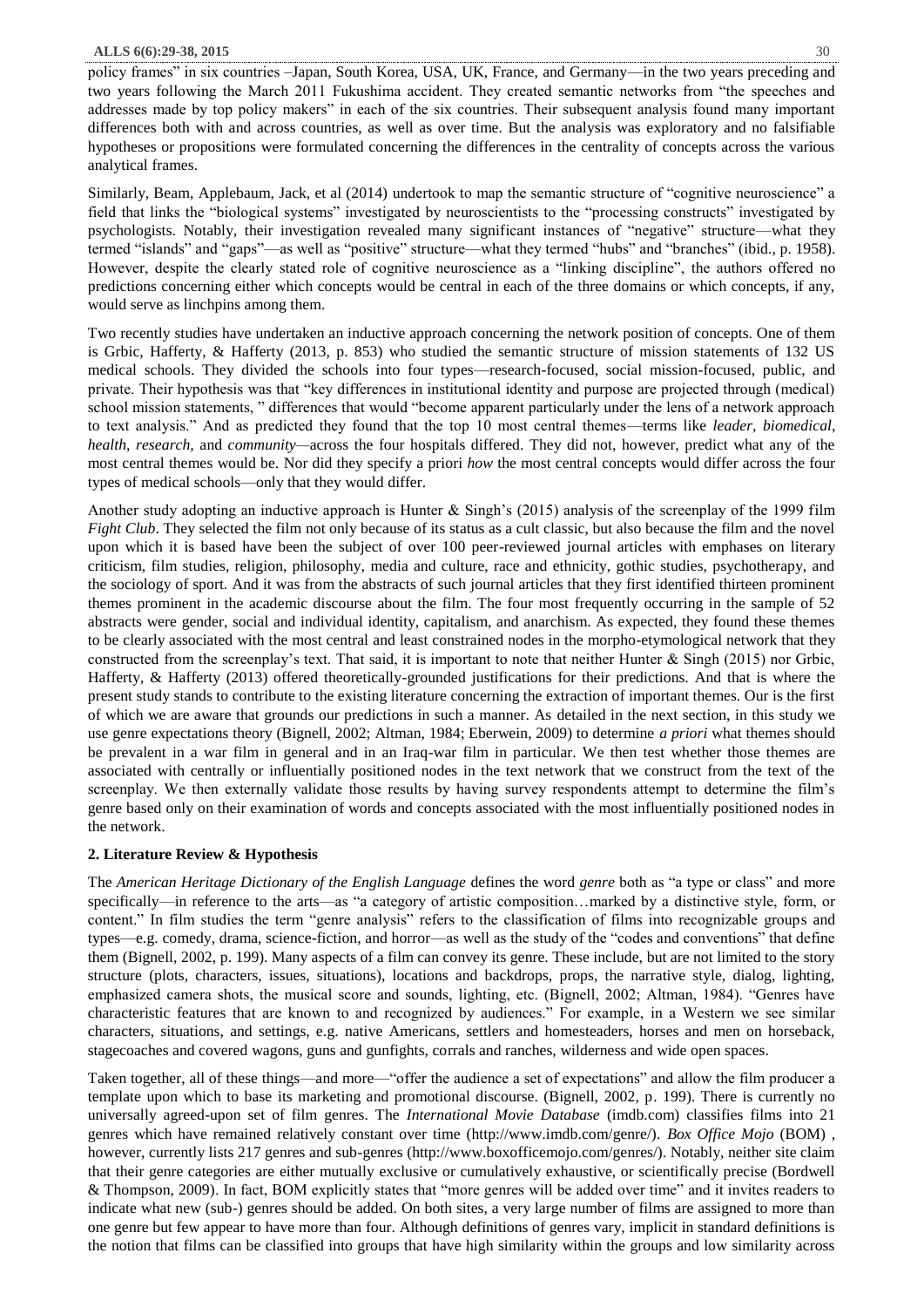them. In other words, members of a genre share particular certain conventions of "content, e.g. themes or setting" with one another to a much greater degree than they do with those belong to other genres.

In the introduction of his book entitled *The Hollywood War Film*, Eberwein (2009) places the "conventions" that define the genre into two categories—stock "characters" and "basic narrative elements." As summarized in in the first column of Table 1, below, the characters of three types—*males*, *females*, and "*youth/children/pets*." The former are further subdivided into (a) "the older, seasoned leader" (b) "young recruits" (c) "camp/platoon clown (d) "ladies man" [e] ("newly married or recent father" (f) "regional, ethnic, and racial types" and (g) "examples of different social classes." The basic narrative elements are of three kinds—(1) the "basic training" that characterizes the preparation for combat (2) activities characterizing the *specific branches of the armed services* at war (3) activities or *elements common to all branches* of the armed services and where appropriate (4) the *aftermath of war*.

Table 1. Codes and Conventions that Define the War Film Genre—Adapted from Eberwein, (2009)

#### **MALE CHARACTERS**

- Older, seasoned leader; Young recruits; Camp/platoon clown; Ladies' man; Newly married or recent father
- Regional, ethnic, & racial types; Different social classes

## **FEMALE CHARACTERS**

• Loyal wife, girlfriend, nurse; Prostitute, floozie; Wise, sustaining mother

# **YOUTH, CHILDREN, & PETS**

• Eager brothers, boys; Younger sisters; Endangered or killed child; Animals (dogs, cats)

#### **PRE-COMBAT: BASIC TRAINING**

- Tyrannical squad leader; Demanding exercises, drills; Bonding, pranks; Weekend passes; Sexual initiation
- Successful graduation, completion of training

# **COMBAT: ARMY/INFANTRY/MARINES**

- Water landings, patrols, ambushes, raids, digging in; Combat in jungles, deserts, mountains
- Tanks, grenades, flamethrowers; Dealing with heat/cold (or elements)

# **ELEMENTS COMMON TO ALL BRANCHES**

- Writing letters; receiving mail from home (typically birth announcements and "Dear John" letters).
- Sharing and observing photographs; Listening to the radio
- Spontaneous and improvised play to alleviate tension and boredom
- Singing; prayers/church service; communion; Burials with short, moving eulogies & tributes
- Leaves and Rest & Recuperation; Reflections on the nature of the enemy

# **POST-COMBAT: AFTERMATH OF WAR**

- Recovery/rehab for physical/psychological injuries; Difficulty adjusting to civilian life
- Reunion with wife, girl, family, friend

As noted previously, prior studies in semantic network analysis operate on the assumption that the most influentially positioned words and concepts in text network embody or illustrate the source texts' most important themes or meaning. Prior research of an exploratory kind on screenplays has already demonstrated that thematically-relevant words are associated with the least constrained and most central nodes in text networks (Hunter, 2014). One of those was *The Hurt Locker*, an Iraq War film about a bomb-disposal team working in and around Baghdad. In the text network of the screenplay, words associated with the least constrained nodes in that network included— *HUMVEE, IED (improvised explosive device), machine gun, shell-shocked, suicide bomber, army-issue, body armor, fireball, gunfire, gunshot,* , *UN*  (United Nations), and *USA*. All of these words, and others, were illustrative of the conventions that Eberwein (2009) and others have identified as defining war films, in general, and Iraq war films in particular. As such, our hypothesis is that

**H1:** *In a text network constructed from the screenplay of a war film, words associated with the most influentially-positioned nodes will embody or illustrate the codes and conventions of the war genre to a greater extent than they do any other genre to which the film does not belong.*

In other words, the influentially-positioned words should be strongly associated with the WAR genre and not strongly associated with genres to which the film does not belong.

## **3. Methods & Data**

The object of our analysis is *Fury*, a 2014 American war film about US tank crews in Nazi Germany during the final months of World War II. The film stars Brad Pitt and Shia LeBeouf and was written and directed by David Ayer. Among Ayers' other screenwriting credits are one other WWII-era film (U-571, 2000), the first installment of the highly-successful *Fast and Furious* franchise (*The Fast & the Furious,* 2001), a forthcoming comic-book adaptation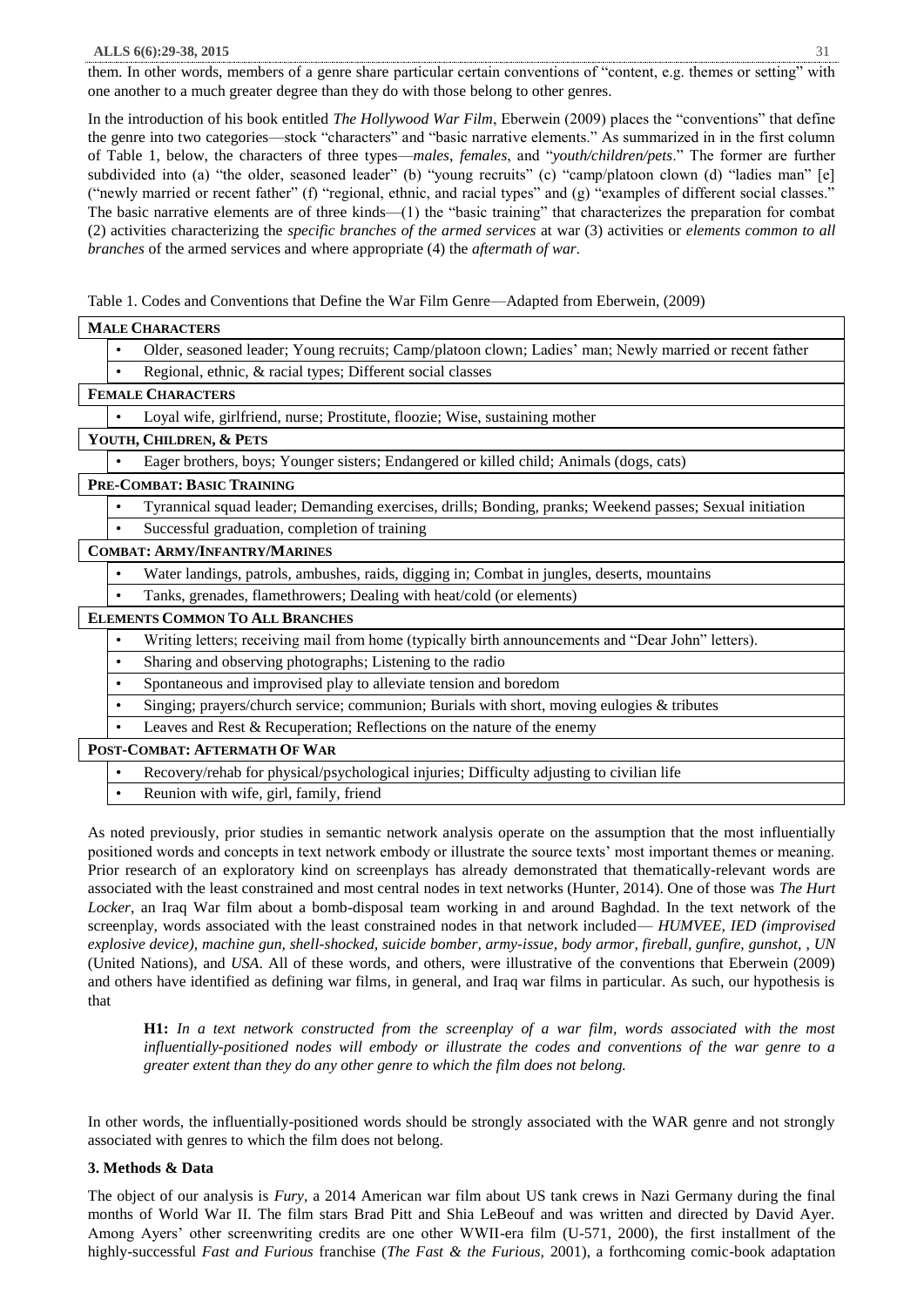(*Suicide Squad, 2016*), and several law-enforcement-themed dramas including *Dark Blue* (2002), *Sabotage* (2014) *SWAT* (2003), *End of Watch* (2012), and *Training Day (2001)*, the last of which starred Denzel Washington in an Academy-Award winning performance. The film had its world premiere in Washington DC on October 15, 2014 followed by a wide release to over 3700 theaters across North America on October  $17<sup>th</sup>$ . As of July 1, 2015 the film had earned \$85.8 million domestically and another \$126 Million in foreign revenues for a total of 211.8 million against a budget of \$68 million.

Critical response to the film has been largely positive. The film has a "Certified Fresh" by *Rotten Tomatoes*, rating of 77% based on 223 reviews (Rotten Tomatoes, 2015). Thirty-one positive ratings out of forty-five reviews by "top critics" as "fresh" leaves the film with a slightly lower 69% rating. Although the film received no Academy Award nominations, the lead and several supporting actors earned nominations and/or wins for their performances. These included the *Best Actor in an Action Movie* from the Broadcast Film Critics Association, *Best Ensemble* (National Board of Review) and *Best Actor in a Supporting Role* (Phoenix Film Critics Society). The film also was nominated and/or won a number of technical awards including *Outstanding Action Performance by a Stunt Ensemble in a Motion Picture* (Screen Actors Guild Awards), *Best Sound Editing* (Motion Picture Sound Editors), *Best Film Editing* and *Best Art Direction and Production Design* (Satellite Awards).

The copy of the screenplay used in this paper was the "pink" revision date October 30, 2013, a date which is one month after principal photography began. Thus, it is likely the final draft of the screenplay and the one which matches most closely the resulting film. The screenplay was downloaded in PDF format directly from the website of Sony Pictures. (Note 1). The script itself is only 103 pages, approximately 17 less than the 120-page industry standard.

## **4. Network Text Analysis**

Recall that the four steps involved in a semantic network analysis, as detailed by Diesner (2012, pp. 90-1), are (1) *selection*, the determination of which words are to be included and excluded from consideration (2) *abstraction*, i.e. assigning the retained words to higher-level conceptual categories (3) *connection*, establishing a relationship for connecting pairs of conceptual categories and (4) and extraction, i.e. extracting or inferring meaning and key themes from the completed network. Our choices for these four steps were consistent with prior research on the semantic networks of screenplays (Hunter, 2014a, b; Hunter & Singh, 2015). In those studies, the only words that are selected are multi-morphemic compounds (MMCs), i.e. *hyphenated* and *closed compounds*, e.g. heavy-handed or shotgun; *acronyms* and *abbreviations*, e.g. *NATO, radar, laser*; *blend words*, e.g. guesstimate (guess + estimate) and motel (moter + hotel); *clipped words*, e.g. internet(work), e(lectronic)-mail; *multi-word compounds*, e.g. son-in-law, over-thetop; *copulative compounds*, e.g. actor/model, attorney-client; *open compounds*, e.g. trade secret and post office and *words with hyphenated prefixes* of three or more letters, e.g. pro-choice, ultra-sophisticated, anti-establishment. The text of *Fury* contained 4291 unique words repeated a total of 24,872 times. Excluding open compounds, the text contained 227 multi-morphemic compounds, about 5.3% of the number of unique words.

Abstraction involved the assignment of each element of each MMC to a category defined as its etymological root. The source used to determine these roots was the 3rd edition of the Watkins' (2011) *American Heritage Dictionary of Indo-European Roots* (AHDIER). which traces more than 13,000 English words back to over 1,300 Indo-European roots. For example, word *shotgun* is comprised of two morphemes—*shot* and *gun*. According to the AHDIER, the former descends from the IE root *skeud-* which means " to shoot, chase, throw" (p. 81). The latter descends from the IE root *gwhen*- which means "to strike, kill" (p. 36). When Indo-European (IE) roots were not identified, then Greek, Latin, Semitic, or other roots are used, as provided in words' etymology in the *American Heritage Dictionary of the English Language* (AHDEL). Because no software exists that etymological stems words in this fashion, the mapping had to be performed manually. At the conclusion of this process the 227 MMCs were traced back to 255 unique roots, 73% of which were Indo-European.

The relationship between a word and its etymological root is genetic in that it suggests that the former descends from the latter. The choice of relationship used to connect these 403 roots was the co-occurrence of descendants of two or more roots within the same MMC. As shown above, the word *shot* descends from *skeud-* and gun from *gwhen-*. In semantic network of the screenplay of *Fury*, these two roots are linked or connected because their descendants co-occur within the same MMC—shotgun. And because roots have many descendants that may co-occur with many other descendants of other roots, the result is a semantic network where the nodes are etymological roots and the linkages representing the MMCs in which the roots co-occur. The 227 nodes in the semantic network for the screenplay of *Fury* were connected by 250 links or ties. As shown in **Figure 1**, the main component of the network—i.e. the largest group of interconnected or mutually-reachable nodes—contained 130 nodes connected by 165 linkages.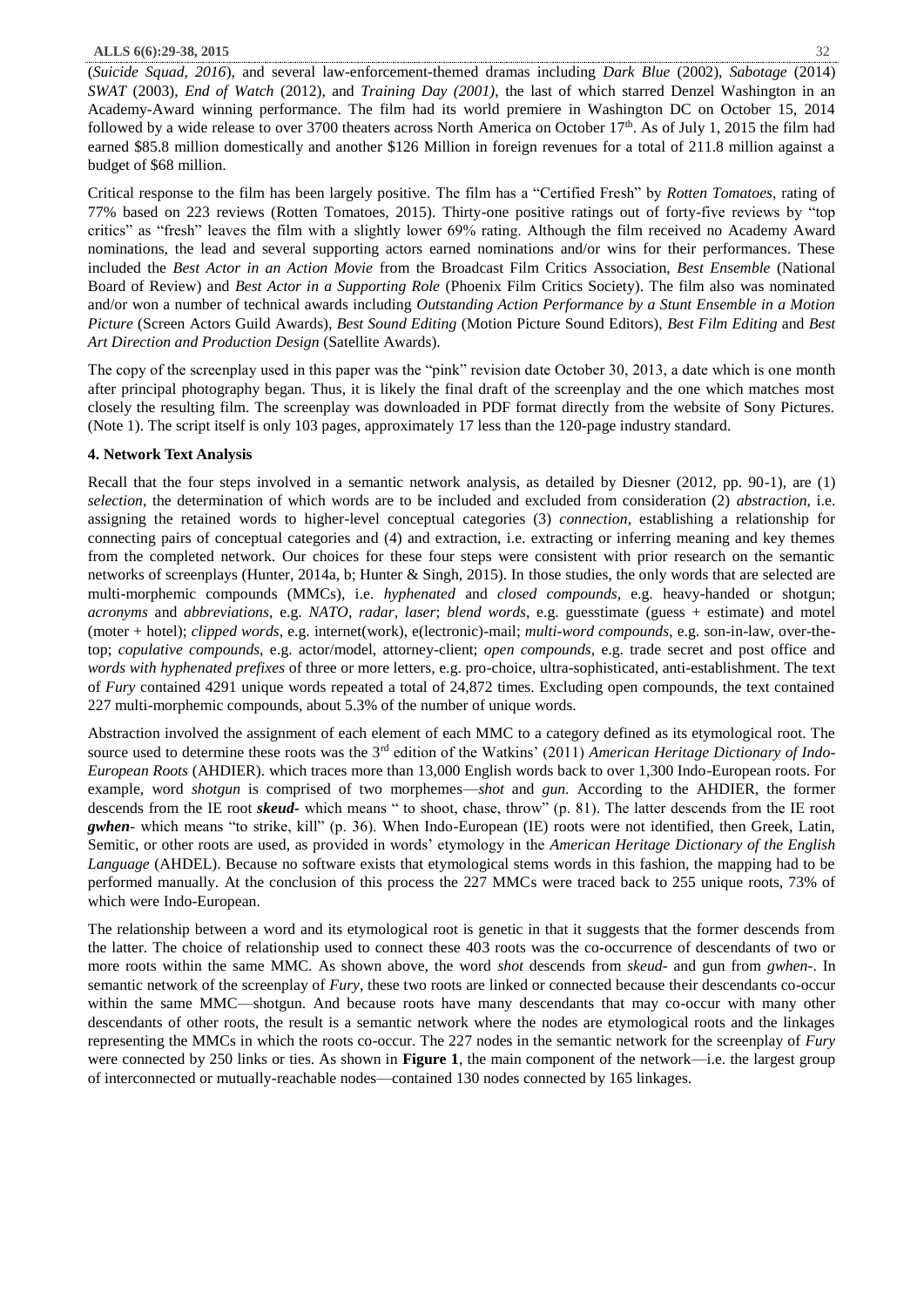

Figure 1. Main Component of the Morpho-Etymological Network of the Screenplay of David Ayers' *Fury*

# *4.1 Identifying Key Themes*

As discussed above, prior research in semantic network analysis has relied upon a variety of node-level measures to identify the most influentially-positioned concepts in a text network, degree and/or betweenness centrality being the most common (Nerges, Groenewegen, & Hellsten, 2015). In this study, we defined "influentially-positioned" nodes as those with betweenness centrality scores in the top 10% of the 130 nodes (etymological roots) in the main component. Those nodes and their betweenness scores are shown in Table 2, below:

| <b>Node (definition)</b>                      | <b>Betweenness</b><br><b>Centrality</b><br>(Normalized) | <b>Associated Multi-morphemic Compounds</b>                                                                                                                       |
|-----------------------------------------------|---------------------------------------------------------|-------------------------------------------------------------------------------------------------------------------------------------------------------------------|
| <i>kaput</i> - (head)                         | 28.9                                                    | forehead, handkerchief, headbutt, headquarters, HQ, headset,<br>overhead, shithead, spearhead                                                                     |
| $shell-2$ (ball)                              | 24.9                                                    | baseball, bulldozer, bullshit, eyeball, fireball, football, hardball,<br>redball                                                                                  |
| skei- (to cut, split)                         | 24.5                                                    | bullshit, dogshit, shithead, shithouse, shit-yer-pants,                                                                                                           |
| en- $(in)$                                    | 21.9                                                    | close-in, dug-in, incoming, instead                                                                                                                               |
| $se-2$ (side)                                 | 20.8                                                    | backside, broadside, countryside, roadside, sidewalk                                                                                                              |
| $agh-2$ (a day)                               | 20.3                                                    | daylight, everyday, Sunday                                                                                                                                        |
| <i>gwhen</i> (to strike, skill)               | 18.0                                                    | anti-tank gun, COAX (coaxial machinegun), greasegun, gunfire,<br>gunpowder, gunshot, gunsight, MG (machine gun), outgunned,<br>shotgun, sub-machinegun, tommy-gun |
| <i>aiw</i> - (vital force; life;<br>eternity) | 17.9                                                    | everyday, forever, middle-aged, nevertheless, teenager                                                                                                            |
| sta- (to stand)                               | 16.3                                                    | anti-tank gun, assistant-driver, TC (tank commander), anti-tank mine,<br>anti-tank rocket, lamppost, outpost, instead, understand                                 |
| $uper-(over)$                                 | 16.0                                                    | hangover, overalls, overhead, overheated, overlay, overrun,<br>overwhelming, supercharge, superquick.                                                             |
| <i>per1</i> (forward, through)                | 13.2                                                    | forearm, forehead, forever.                                                                                                                                       |
| <i>paewr-</i> (fire)                          | 12.7                                                    | gunfire, fireball, firelight,                                                                                                                                     |
| $de-$ (to)                                    | 12.1                                                    | today                                                                                                                                                             |

Table 2. The Most Influentially-positioned Nodes and Betweenness Centralities and Multi-Morphemic Compounds Associated with Them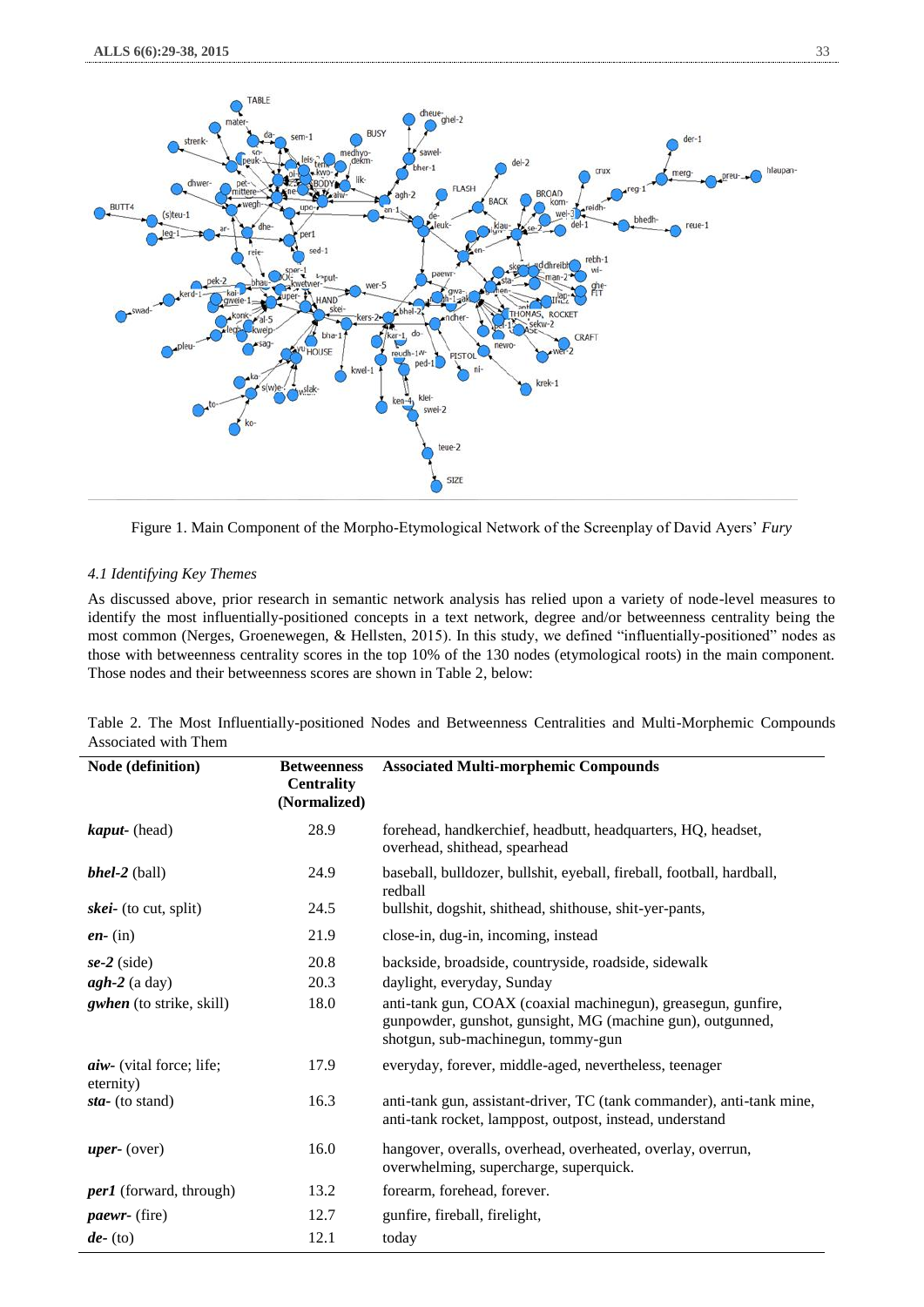Recall that in all other semantic network analyses reviewed above—and all of which we are more generally aware words are nodes in the networks whereas in the morpho-etymological approach the nodes are etymological roots and the words are associated with the edges. As such, while the determination of the most influentially-positioned nodes is a relatively straight-forward process, the only contingency or element of uncertainty being which of many measures of influence to use. In the table above, the third column contains all of the MMCs associated with each of the 13 most influentially-positioned nodes. After excluding prepositions and pronouns, these nodes were associated with the following 57 MMCs : anti-tank (mine), anti-tank (gun), anti-tank (rocket), assistant-driver, backside, baseball, birthday, broadside, bulldozer, bullshit, close-in, COAX (coaxial machine gun), countryside, daylight, dogshit, dug-in, everyday, eyeball, fireball, firelight, football, forearm, forehead, forever, grease-gun, gunfire, gunpowder, gunshot, gunsight, handkerchief, hardball, headbutts, headquarters, headsets, incoming, instead, lamppost, MG (machine gun), middleaged, nevertheless, outgunned, outpost, overhead, Redball, roadside, shithead, shithouse, shit-yer-pants, shotgun, sidewalk, spearhead, Sunday, TC (Tank Commander), teenager, today, Tommy-gun, and understand.

## *4.2 Results*

Several of the above MMCs typify several of the codes and conventions of war films defined by Eberwein (2009). Recall that his "COMBAT" category included participation in and participation for combat ("ambushes, raids, digging in"), the locations where combat takes, and the weaponry itself (tanks, grenades, flamethrowers, etc.). Clearly, several MMCs are relevant to this category including *anti-tank mine, anti-tank gun, anti-tank rocket*, *COAX* (coaxial machine gun), *dug-in*, *fireball*, *grease-gun, gunfire, gunpowder, gunshot, gunsight, incoming, machine gun, outgunned, shotgun, TC (tank commander),* and *Tommy-gun*. Additionally, the term *spearhead* is used in this context figuratively and takes the meaning of the "the leading forces in a military thrust." The MMC *countryside* is used the phrase "German countryside" in reference to the location of all combat which takes place in the film. The term *outpost* appears in the phrase "outpost tank" and refers to a defensive combat role performed by a specific tank in the column. The term *overhead* appears in reference to American P47 warplanes that provided air-cover for the tank column. Associated with the "MALE CHARACTERS" is the troupe of "regional, ethnic, and racial types" representing "different social classes." Among the MMCs used to convey this convention were the names of several characters—*WarDaddy, Coon-Ass, goodold-boy*, *redneck, peachfuzzy teenager*, and *Redball*. Only the latter term was associated with the most influentially nodes and it refers to the supply trucks driven by black American soldiers.

#### *4.3 Survey Results*

Taken together, the above MMCs are adequate to support the first hypothesis, i.e. that the influentially positioned concepts (nodes) in the text network of *Fury's* screenplay embody the conventions of the genre. As noted previously, it is at approximately this point that most network text analyses conclude. We, however, opted to further validate our coding with an approach not previously undertaken in any study of which we are aware. Specifically, developed a survey that would allow us to directly compare how well the MMCs convey not the codes and conventions of the war genre, by comparing it to genres to which it does not belong. Specifically, we created a survey instrument that asked respondents to first review the above list of MMCs and then required them to indicate the film genre to which they best correspond. (See Appendix 1 for details of the questions which appeared in the survey instrument). Respondents were from Amazon.com's *mTurk* e-worker service (mTurk.com). All survey respondents were located in the USA, had previously completed at least 5000 human intelligence tasks (HITs) and had a 98% or better approval rates from other employers. Respondents were told in the introduction to the survey that they would be matching keywords extracted from the screenplay of a film to types or genres of films. After viewing just one of the three groups of keywords, respondents were asked to answer a series of 20 questions, each of which provided a definition of a genre and which required the respondent to rate on a 1-10 scale the likelihood that the resulting film belonged to that genre. Higher scores represented higher likelihoods. The question specific to the war genre read as follows: "How likely is it that this list of words was taken from a WAR film, i.e. one that contains numerous scenes and/or a narrative that pertains to a real war (i.e., past or current)." The question regard westerns was worded similarly: "How likely is it that this list of words was taken from a WESTERN film, i.e. a film that contains numerous scenes and/or a narrative that portrays frontier life in the American West during 1600s to contemporary times." The eighteen other genres about which the respondents provided opinions were Action, Adventure, Animation, Biography, Comedy, Crime, Drama, Family, Fantasy, Film-Noir, History, Horror, Music/Musical, Mystery, Romance, Science-Fiction, Sport, and Thriller. Their definitions embedded in the questions were taken directly from the *International Movie Database* (IMDB). (Note 2). Consistent with our qualitative analysis, we found the predicted relationship between the network position of concepts and the film's genre. Table 3 contains the descriptive statistics the scores for each of the 158 usable responses.

| Genre     | Min | Max | <b>Median</b> | Average | Std. Dev. | <b>Skewness</b> |
|-----------|-----|-----|---------------|---------|-----------|-----------------|
| Action    |     | 10  | 8.5           | 8.29    | 1.60      | $-1.15$         |
| War       |     | 10  |               | 8.02    | 2.08      | $-1.21$         |
| Crime     |     | 10  | <sub>0</sub>  | 6.08    | 2.34      | $-0.43$         |
| Adventure |     | 10  | O             | 6.08    | 2.23      | $-0.62$         |

Table 3. Descriptive Statistics for Survey Responses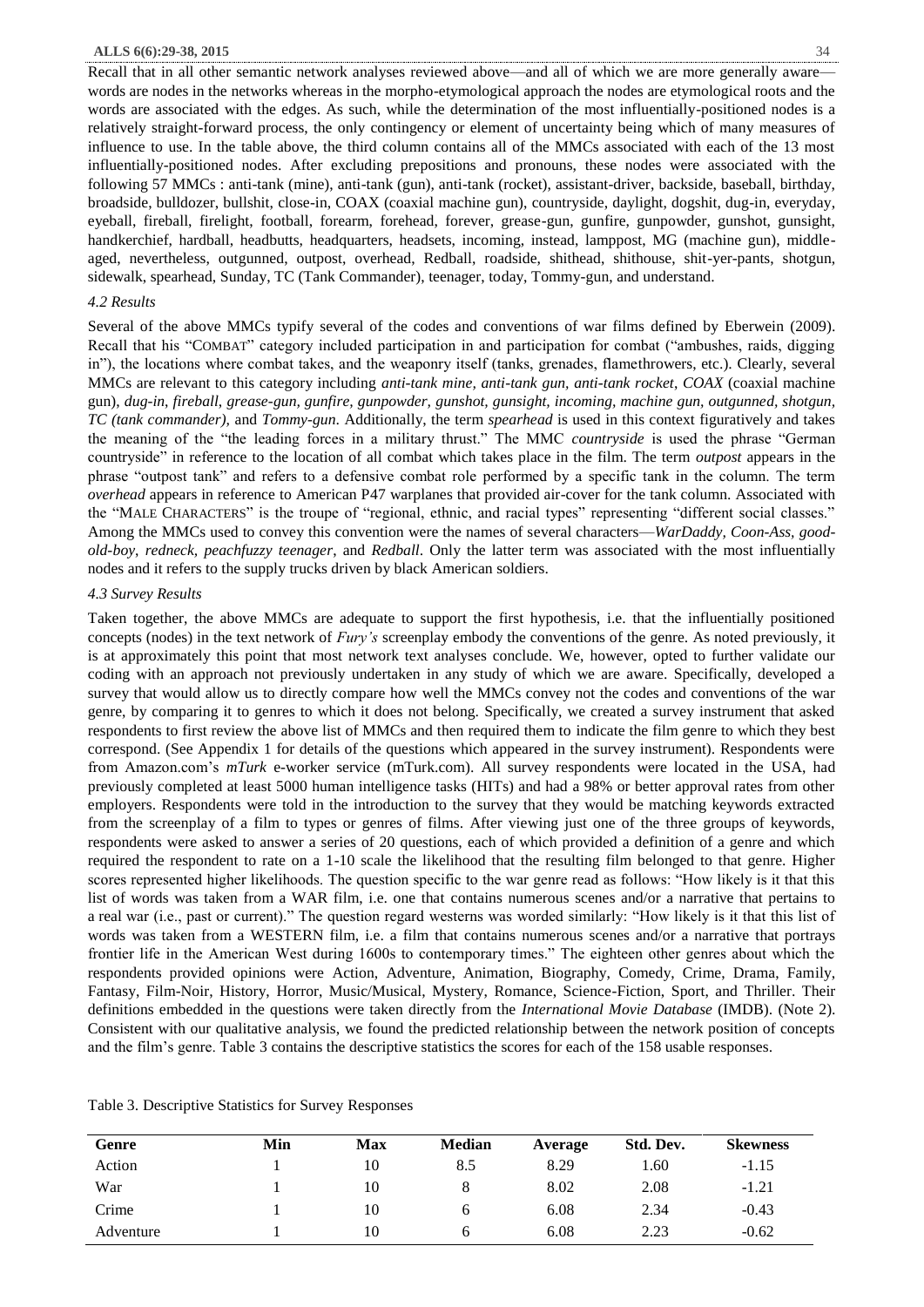| ALLS $6(6):29-38, 2015$ |   |    |                |      |      |         | 35 |
|-------------------------|---|----|----------------|------|------|---------|----|
| Thriller                |   | 10 | 6              | 5.53 | 2.23 | $-0.24$ |    |
| History                 |   | 10 | 6              | 5.33 | 2.54 | $-0.09$ |    |
| Drama                   |   | 10 | 5              | 5.18 | 2.44 | 0.05    |    |
| Bio                     |   | 10 | $\overline{4}$ | 4.24 | 2.36 | 0.46    |    |
| Film-noir               |   | 10 | $\overline{4}$ | 4.16 | 2.47 | 0.49    |    |
| Comedy                  |   | 10 | 3              | 3.97 | 2.48 | 0.65    |    |
| Horror                  | 1 | 10 | 3              | 3.90 | 2.34 | 0.56    |    |
| Mystery                 |   | 10 | 4              | 3.89 | 2.03 | 0.52    |    |
| Scifi                   |   | 9  | 3              | 3.83 | 2.29 | 0.55    |    |
| <b>Sports</b>           | 1 | 10 | 3              | 3.73 | 2.46 | 0.67    |    |
| Western                 |   | 10 | 3              | 3.46 | 2.54 | 0.82    |    |
| Fantasy                 |   | 10 | 2              | 3.21 | 2.28 | 1.07    |    |
| Animated                |   | 10 | $\overline{2}$ | 2.72 | 2.13 | 1.48    |    |
| Romance                 |   | 10 | 1.5            | 2.24 | 1.87 | 2.03    |    |
| Music                   |   | 10 | $\mathbf 1$    | 2.16 | 1.88 | 2.31    |    |
| Family                  |   | 10 |                | 1.98 | 1.77 | 2.51    |    |
|                         |   |    |                |      |      |         |    |

In the IMDB, *Fury* belongs to three of the 20 aforementioned genres—*Action*, *War*, and *Drama*. As shown in the table above, the mean scores of the corresponding survey responses were 8.29, 8.02, and 5.18, respectively. Notably, these are the first, second, and seventh highest scores among the 20 genre-specific averages. The skewness of the *Action* and *War* responses were also the most highly negative with values of -1.15 and -1.21, respectively. This indicates that the left tail of the distribution of these scores is longer and, accordingly, that the mass of the distribution is concentrated to the right. This skewness can be interpreted to indicate that there was relatively less uncertainty in the scores for these two genres. By comparison, the skewness of the scores for the *Drama* genre was only 0.46, thereby indicating that there was a slight right-hand shift in the distribution. The standard deviation of the distribution of the *Action* and *War* genres were 1.60 and 2.08, the lowest and fourth lowest scores respectively.

While these results strongly suggest that the most influentially-positioned concepts—those with the high betweenness scores—were easily recognizable as belonging to the *War* genre, they only partially support the hypothesis. Recall that our specific prediction was not just that the most influentially-positioned words would illustrate or embody the *War* genre but not do the same for genres to which it did not belong. As we can see from the results in Table 1, the lowest average scores are those associated with the following five genres—*Fantasy* (3.21), *Animated* (2.72), *Romance* (2.24), *Music & Musicals* (2.16) and *Family* (1.98). Notably, these five genres also have the five highest levels of skewness values of 1.07, 1.48, 2.03, 2.31, and 2.51, respectively. This pattern of results suggests that the survey respondents had very little uncertainty associated with their determinations concerning these five genres in particular. Seventeen t-test of means were also conducted in which *War* genre scores were compared to scores for the remaining seventeen genres to which the film did not belong. In every instance the scores for the *War* genre were very significantly larger ( $p < 1E-10$ ). Taken together these results make clear that the most influentially-positioned concepts—those with the highest betweenness centrality scores—were strongly associated with the War genre in the absolute sense and the relative. As such, the study's hypothesis is strongly supported.

# **5. Conclusion**

As noted in the introductory section of this paper, the extraction of meaning from text or semantic networks involves an examination of the most influentially positioned nodes in the network. That said, we are aware only one other study wherein the themes associated with a text network's most influential nodes were specified *a priori*. Thus, the present study is distinguished from most of the prior literature in this regard. Where the present study is most distinctive concerns the theory we used to generate our falsifiable two hypotheses. Specifically, it was genre theory within the broader film studies literature, and research on the war-film genre that we applied to the screenplay of *Fury*. As discussed in the preceding section, our results supported both hypotheses, i.e. that the words associated with the most influentially-positioned nodes would embody the codes and conventions of the war film genre and that they would so more accurately than words associated with the least influentially-positioned nodes. Recall that we used network constraint (Burt, 2000) as our measure of positional influence and found that several words associated with the subset of least constrained—and thus most influentially-positioned—nodes were clearly associated with the codes and conventions of war films, words like *anti-tank mine, anti-tank gun, anti-tank rocket*, *COAX* (coaxial machine gun), *dugin*, *fireball*, *grease-gun, gunfire, gunpowder, gunshot, gunsight, incoming, machine gun, outgunned, shotgun, TC (tank commander),* and *Tommy-gun.* In marked contrast, our reading of the words associated with the most constrained—and thus least influentially-positioned—nodes revealed that many fewer evoked the codes and conventions of the war genre. But unlike prior studies of this kind, we also externally validated our impressions of these two sets of words. Specifically, we administered surveys to over 100 participants recruited through Amazon's mTurk service and, as discussed above, we found further and stronger support for our hypothesis. To the best of our knowledge, ours is the only network text analysis that has externally validated its findings.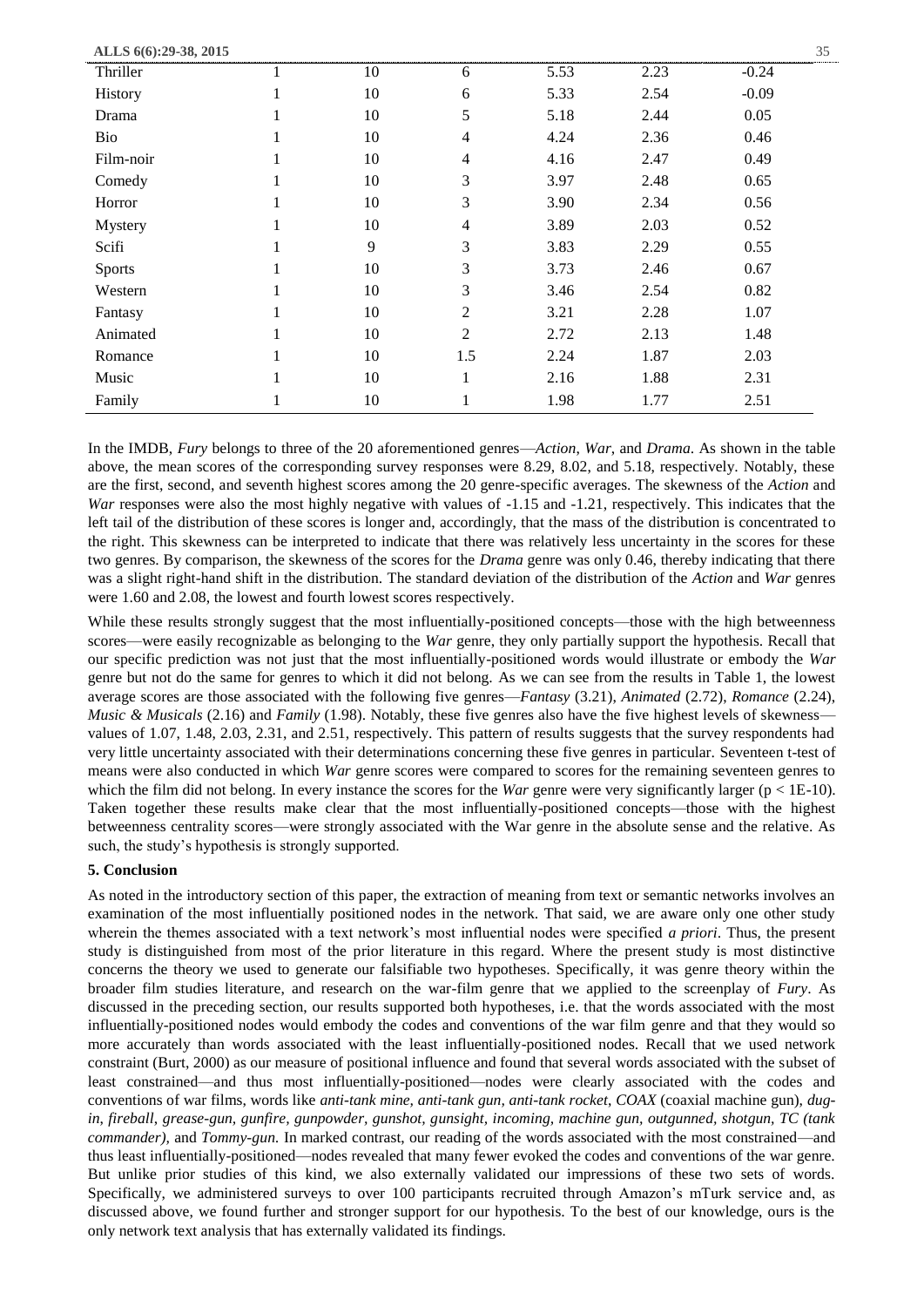There are at least two important implications of our findings that should be explicitly noted. First, as noted above, this study is the first of which we are aware that developed specific, falsifiable hypothesis concerning the role and positions of relevant concepts and externally validated the hypothesis. It is our belief that this approach should become a standard practice followed by future network text analyses. Secondly, the approach outlined here may have implications for the practice of screenplay "coverage"—the term used to describe the qualitative analysis of screenplays by readers, directors, agents, and producers. As noted by Eliashberg, Hui, and Zhang (2007), "deciding which scripts to produce is dauntingly difficult task, as the number of submissions always greatly exceeds the number of movies that can be made" (p. 881). The approach used by all major studios to select screenplays from the thousands submitted each year has been described both "age-old" and "labor-intensive" (ibid, p. 881). In short, they hire 3-4 readers who read the script and provide a written "synopsis of the story line" along with a "recommendation on whether the screenplay should be produced into a movie and the changes, if any, that are needed before actual production" (ibid, p. 881-2) Because the evaluations are entirely subjective and qualitative, it means that the success of a movie relies in large part on the "quality of the available readers and their acumen in picking out promising scripts" (ibid., p. 882). In addition, because readers can and do frequently disagree—as do producers—the process is characterized by high levels of uncertainty and strikes many as arbitrary (Hague, 2011). Although this study did not attempt to link the position of key concepts to the screenplay's quality, it's worth noting that it's possible that screenplays will vary systematically in this regard. More specifically, it is possible that in higher quality screenplays will be characterized by a greater number of genre-relevant concepts in the more influential positions within the text network. If so, then it means that an objective and muchneeded measure of screenplay quality could be developed, one based on the process and approach outlined here.

We should note that there are several limitations to this study that should be explicitly recognized, limitations that may place bounds around on the generalizability of the result. The first concerns the nature of the text analyzed. Whereas all other network text analyses of which we are aware use non-fiction, we used a screenplay, one adapted from an autobiography. This is important because contemporary screenplays adhere to very well-defined set of story-telling conventions, plot devices, and narrative structures (Field, 2005; Snyder, 2005) and are characterized by a level or thematic and lexical repetition not common to texts in other domains (Hunter& Smith, 2013). Secondly, we analyzed a screenplay from a film genre that is long-standing and well-defined in the minds of American movie-goers and media consumers. It's possible that widespread familiarity with war films enhanced survey respondents' ability to correctly identify the genre and it's an open question as to whether a romantic comedy or a family drama would be so easily identified through a similar approach. Third, we should note that the method upon which we based our findings relies on a single source for tracing multi-morphemic compounds back to their etymological roots—the *American Heritage Dictionary of Indo-European Roots* (Watkins, 2011). Recall that approximately 75% of the individual morphemes in the network model were traced back to that source. It is possible that some of the remaining 25% could have been traced to common roots—Indo-European or otherwise—described and defined in other well-known sources, e.g. the *Barnhart Concise Dictionary of Etymology* (Barnhart, 1995) or *The Concise Oxford Dictionary of English Etymology* (Hoad, 1993). Finally, we should note that it is unclear whether and to what degree the approach described here can be applied to languages other than English. While it is widely accepted in comparative linguistics that compounding is a common to all languages, the same compound words are not always used across languages to describe the same thing. For example, the English compound *laptop* doesn't translate directly into many other languages. Furthermore, research on the Indo-European roots of those languages may not have progressed as far as it has in English. As such, there may be serious limitations associated with the application of the methods described herein to other Indo-European or other language families.

# **References**

Altman, R. (1984). A semantic/syntactic approach to film genre. *Cinema Journal*, 6-18.

Barnhart, R. K. (Ed.). (1995). *The Barnhart Concise Dictionary of Etymology*. New York, NY: Harper-Collins.

Beam, E., Appelbaum, L. G., Jack, J., Moody, J., & Huettel, S. A. (2014). Mapping the semantic structure of cognitive neuroscience. *Journal of Cognitive Neuroscience*, *26*(9), 1949-1965.

Bignell, J. (2002). *Media semiotics: An Introduction*. Manchester, UK: Manchester University Press.

Box Office Mojo (2015), Retrieved April 23, 2015, from http://www.boxofficemojo.com/movies/?id=savingprivateryan.htm

Burt, R. S. (2000). The network structure of social capital. *Research in Organizational Behavior*, *22*, 345-423.

Diesner, J., & Carley, K. M. (2005). Revealing social structure from texts: meta-matrix text analysis as a novel method for network text analysis. *Causal mapping for information systems and technology research: Approaches, advances, and illustrations*, 81-108.

Diesner, J. (2012). *Uncovering and managing the impact of methodological choices for the computational construction of socio-technical networks from texts*. Carnegie-Mellon University, Pittsburgh PA. Institute of Software Research International.

Eberwein, R. (2009). *The Hollywood War Film*. Malden, MA: John Wiley & Sons.

Eliashberg, J., Hui, S. K., & Zhang, Z. J. (2007). From story line to box office: A new approach for green-lighting movie scripts. *Management Science*, *53*(6), 881-893.

Field, S. (2005). *Screenplay: The Foundations of Screenwriting* (2nd ed.). New York: Delta.

Fischer-Starcke, B. (2009). Keywords and frequent phrases of Jane Austen's *Pride and Prejudice*: A corpus-stylistic analysis. *International Journal of Corpus Linguistics*, *14*(4), 492-523.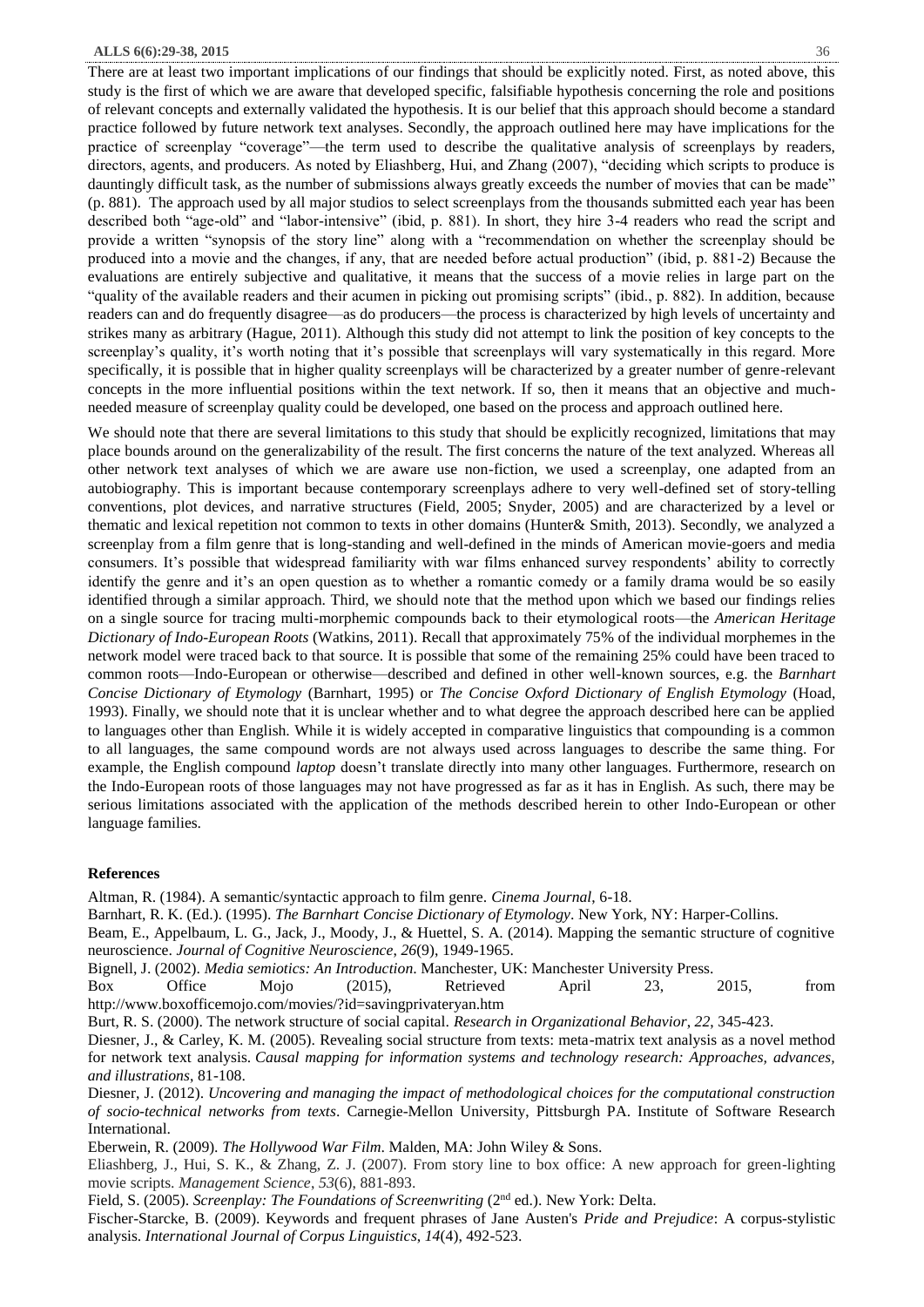Grbic, D., Hafferty, F. W., & Hafferty, P. K. (2013). Medical school mission statements as reflections of institutional identity and educational purpose: A network text analysis. *Academic Medicine*, *88*(6), 852-860.

Hauge, M. (1991). *Writing screenplays that sell*. New York, NY: Harper-Collins.

Hoad, T. F. (Ed.). (1993). *The Concise Oxford Dictionary of English Etymology*. Oxford: Oxford University Press.

Hunter, S. (2014). A Novel Method of Network Text Analysis. *Open Journal of Modern Linguistics*, *4*(2), 350-66.

Hunter, S., & Singh, S. (2015). A Network Text Analysis of Fight Club. *Theory and Practice in Language Studies*, *5*(4), 737-749.

Hunter, S., & Smith, S. (2013). Thematic and Lexical Repetition in a Contemporary Screenplay. *Open Journal of Modern Linguistics*, *3*(1), 9-19.

Hunter, S., & Smith, S. (2014). A Network Text Analysis of Conrad's *Heart of Darkness*. *English Linguistics Research*, *3*(2), p39.

Light, R. (2014). From Words to Networks and Back: Digital Text, Computational Social Science, and the Case of Presidential Inaugural Addresses. *Social Currents*, *1*(2), 111-129.

Lim, S., Berry, F. S., & Lee, K. H. (2015). Stakeholders in the Same Bed with Different Dreams: Semantic Network Analysis of Issue Interpretation in Risk Policy Related to Mad Cow Disease. *Journal of Public Administration Research and Theory*, in press.

Martin, M. K., Pfeffer, J., & Carley, K. M. (2013). Network text analysis of conceptual overlap in interviews, newspaper articles and keywords. *Social Network Analysis and Mining*, *3*(4), 1165-1177.

Morris, T. (2014). Networking vehement frames: neo-Nazi and violent jihadi demagoguery. *Behavioral Sciences of Terrorism and Political Aggression*, *6*(3), 163-182.

Nerghes, A., Lee, J-S., Groenewegen, P. & Hellsten, I. (2015). Mapping Discursive Dynamics of the financial crisis: a structuralist perspective of concept roles in semantic networks. *Computational Social Networks, 2*(16), 1-29.

Rotten Tomatoes (2015). Retrieved August 4, 2015, from http://www.rottentomatoes.com /m/fury\_2015

Shim, J., Park, C., & Wilding, M. (2015). Identifying policy frames through semantic network analysis: an examination of nuclear energy policy across six countries. *Policy Sciences*, *48*(1), 51-83.

Shortell, T. (2011). The conflict over origins: A discourse analysis of the creationism controversy in American newspapers. *Mass Communication and Society*, *14*(4), 431-453.

Snyder, B. (2005). Save the cat! The last book on screenwriting you'll ever need. Studio City, CA: M. Wiese Productions.

Watkins, C. (Ed.). (2011). *The American Heritage Dictionary of Indo-European Roots*. Boston: Houghton Mifflin Harcourt.

# **Notes**

Note 1: http://www.sonypictures.com/movies/fury/awards/scripts/fury\_script.pdf

Note 2: http://www.imdb.com/help/search?domain=helpdesk\_faq&index=2&file=genres

# **Appendix**

- 1. How likely is it that this list of words was taken from an **ACTION** film, i.e. a film that contains numerous scenes where action is spectacular and usually destructive?
- 2. How likely is it that this list of words was taken from an **ADVENTURE** film, i.e. one that contains numerous consecutive and inter-related scenes of characters participating in hazardous or exciting experiences for a specific goal.
- 3. How likely is it that this list of words was taken from an **ANIMATED** film, i.e. a film where the majority of its scenes are wholly or partly animated, hand-drawn, computer-generated, stop-motion, etc?
- 4. How likely is it that this list of words was taken from a **BIOGRAPHICAL** film, i.e. a film that focused on the depiction of activities and personality of a real person or persons, for some or all of their lifetime?
- 5. How likely is it that this list of words was taken from a **COMEDY**, i.e. a film that mostly contains characters participating in humorous or comedic experiences?
- 6. How likely is it that this list of words was taken from a **CRIME** film, i.e. a film that contains numerous consecutive and inter-related scenes of characters participating, aiding, abetting, and/or planning criminal behavior or experiences usually for an illicit goal?
- 7. How likely is it that this list of words was taken from a **DRAMA**, i.e. a film that contains numerous consecutive scenes of characters portrayed to effect a serious narrative throughout?
- 8. How likely is it that this list of words was taken from a **FAMILY** film, i.e. the film is aimed specifically for the education and/or entertainment of children or the entire family?
- 9. How likely is it that this list of words was taken from a **FANTASY** film, i.e. it contains numerous consecutive scenes of characters portrayed to effect a magical and/or mystical narrative?
- 10. How likely is it that this list of words was taken from a **FILM NOIR**, i.e. a film that features dark, brooding characters, corruption, detectives, and the seedy side of the big city?
- 11. How likely is it that this list of words was taken from a **HISTORY** film, i.e. a film whose primary focus is on reallife events of historical significance featuring real-life characters?